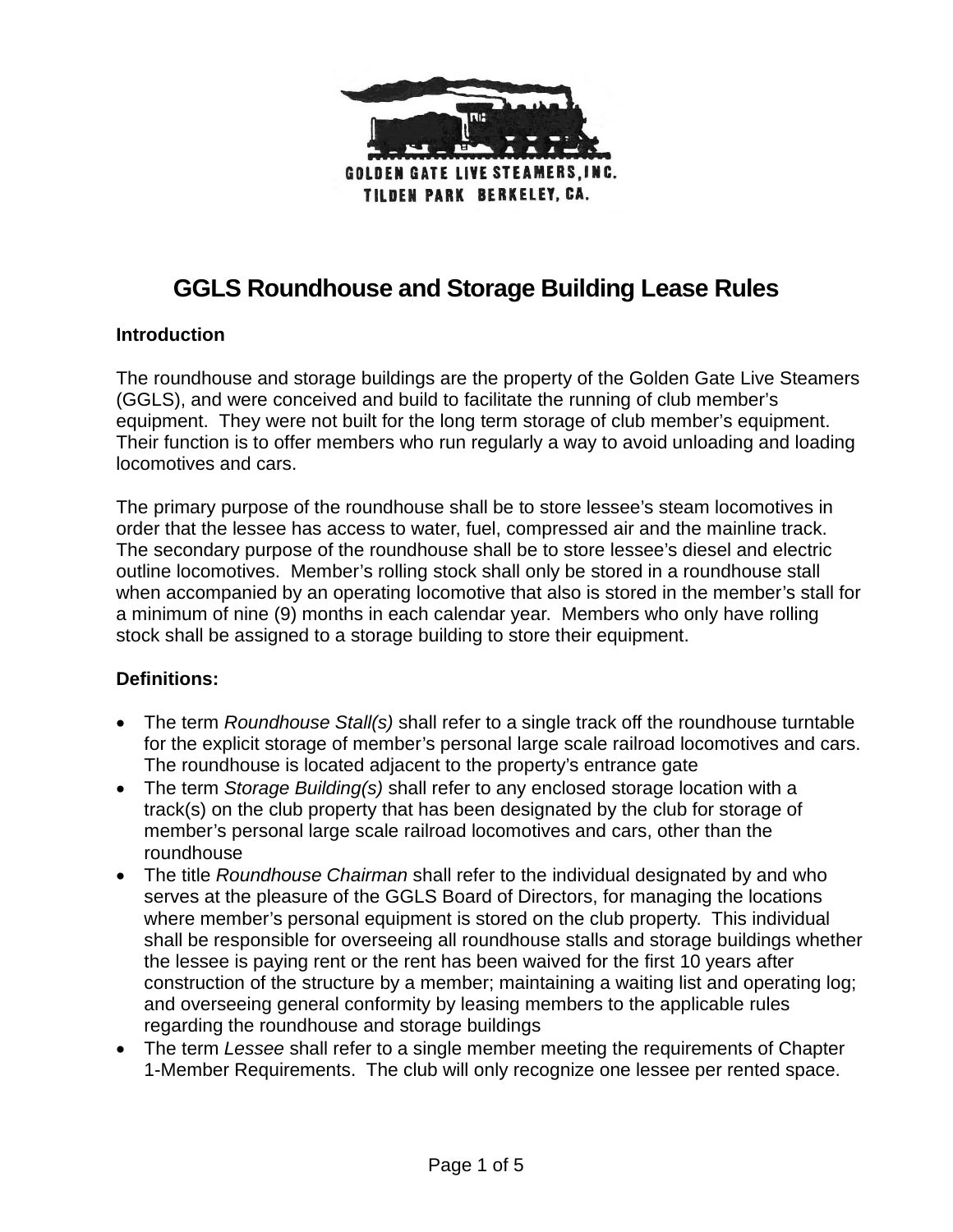## **1. Member Requirements:**

A member wishing to lease a stall in the roundhouse or storage building must:

- Be a member in good standing
- Be the owner of an operating engine for the roundhouse, or owner of rolling stock for the storage building
- Operate the equipment (engine and/or cars) stored in the stall at least 4 times per year at the GGLS track. Failure to do shall be reason to have lease reviewed by the GGLS Board of Directors. A log will be maintained in the clubhouse to note the required running. Operation shall be defined as the roundhouse stall/storage building lessee appearing at the club facilities and operating, performing maintenance, making improvements or repairing their operating locomotive(s), stored in the roundhouse and/or storage building. The lessee shall log their activity on the "Roundhouse Log" posted on the bulletin board in the clubhouse. A minimum of 50% of the running requirements shall be performed by the lessee member and not by a sub-letting member
- Agree to operate by the "GGLS Roundhouse and Storage Building Lease Rules" and the "GGLS Safety and Operating Rules"
- The lessee shall store at least one (1) operating locomotive in his/her roundhouse stall for a minimum of nine (9) months during each calendar year

## **2. Lease Schedule**

The lease for one stall or track will be determined annually by the GGLS Board of Directors and will be in effect from January 1 to December 31. Rent is due on or before December 31. Lease payments will be made to the Club Treasure who will keep payment records in the "Roundhouse Log". If a lessee fails to make a timely payment when due, the lessee effectively gives up the stall and the stall will be leased to another member. Leases initiated or terminated during the year will be adjusted on a prorated basis.

## **3. Roundhouse/Storage Building Safety Rules**

The lessee is expected to refer to the "GGLS Safety and Operating Rules" for a complete description of the Roundhouse Safety Rules

- The lessee is responsible to monitor the behavior of guests, particularly children, who have been invited to the roundhouse area. Of major concern are the pinch points on the turntable. Visitors should stand clear of the turntable area
- Under no circumstances will locomotives under steam be allowed in the roundhouse
- Only "smart" type battery chargers may be used to charge batteries in electric locomotive in the roundhouse or storage buildings
- Propane or other gaseous fuels may not be stored in the roundhouse or any storage building, either on or off a locomotive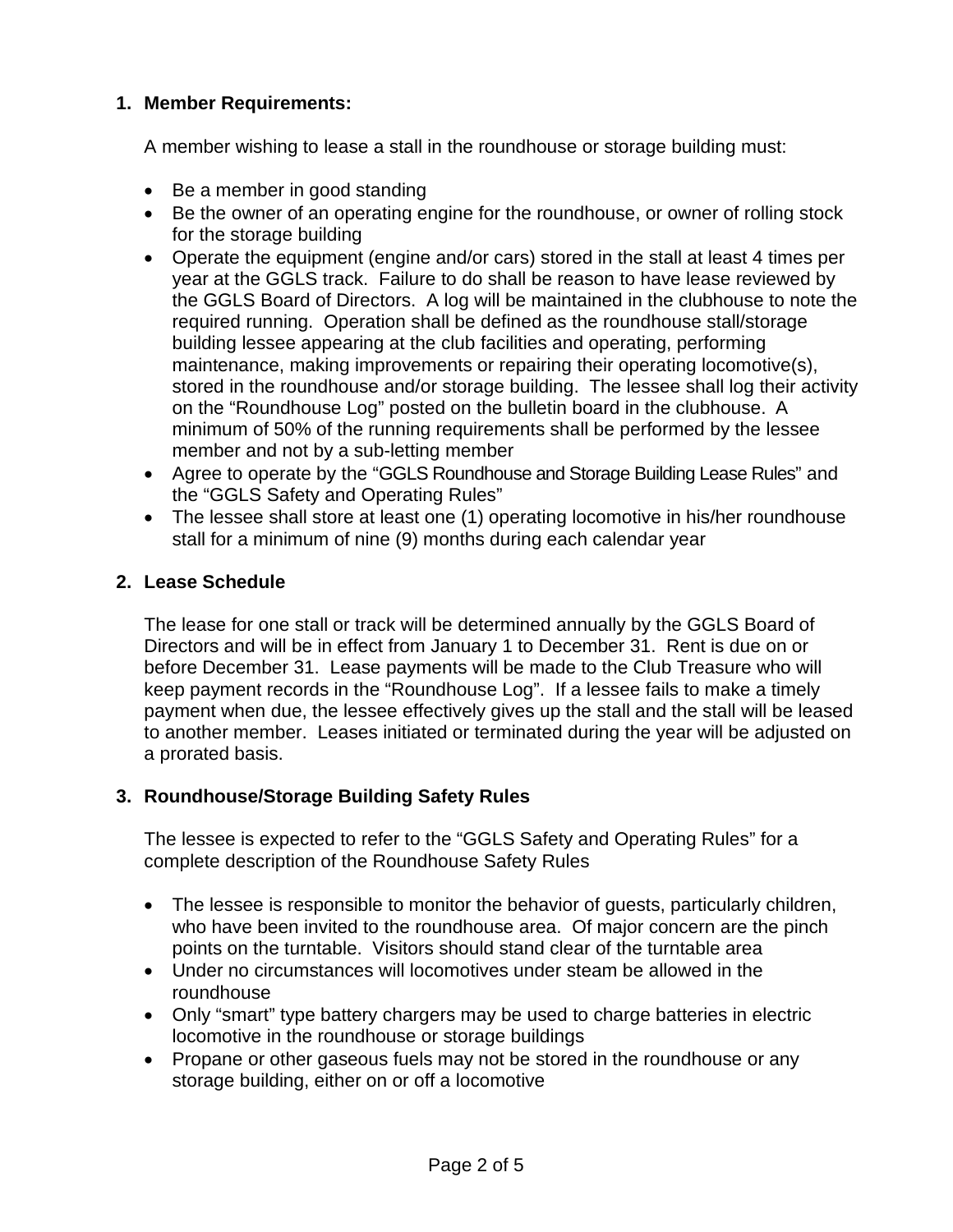- Unused fuel oil or solid fuel may be left in an engine or tender while stored in the roundhouse or storage building provided a positive cut-off is employed in liquid fueled engines
- No fuel of any type may be stored in the roundhouse or storage buildings except as noted in the preceding paragraph
- No oily rags or paper may be left in the roundhouse or storage building
- The lessee is expected to keep the stall clean and free of debris particularly that which would be attractive to rodents and insects

From the above one can see the main thrust is to maintain a safe and secure environment for both the equipment and the operators. For more details regarding fuel storage, see the "GGLS Safety and Operating Rules".

#### **4. Change in Leasing Member Status**

In the event of some temporary personal situation, the leasing member may petition the GGLS Board of Directors for relief from the running portion of the requirements until the situation is resolved.

#### **5. Sub-Letting of Stall or Track**

As normally understood, sub-letting of a stall or track is not permitted. However, the leasing member may share a portion of the stall or track with another member in good standing providing that the leasing member understands that the club will only recognize him or her as the lessee of the stall or track.

#### **6. Sale of Equipment Stored in a Stall or Track**

The sale of equipment in the stall or track does not entitle the purchaser to automatically take possession of the stall or track. If the stall or track becomes vacant due to a sale and is not occupied by the lessee within 30 days, the lessee relinquishes rights to the stall or track, then rule 2 shall apply.

#### **7. Succession**

The death of a leasing member causes his or her stall or track to become available to other members in good standing through the current process to assign stalls or tracks. In the event that a leasing member in good standing (Regular, Family or Lifetime) dies, the deceased member's family who inherits the equipment shall have the opportunity to take over the deceased member's stall(s) or track(s) provided that this person or family become a member (Regular or Family) of the club. The new member(s) shall abide by all rules as included in this document.

The stall or track does not pass down or transfer with the sale, donation or gifting of equipment to a non-family member of the leasing member.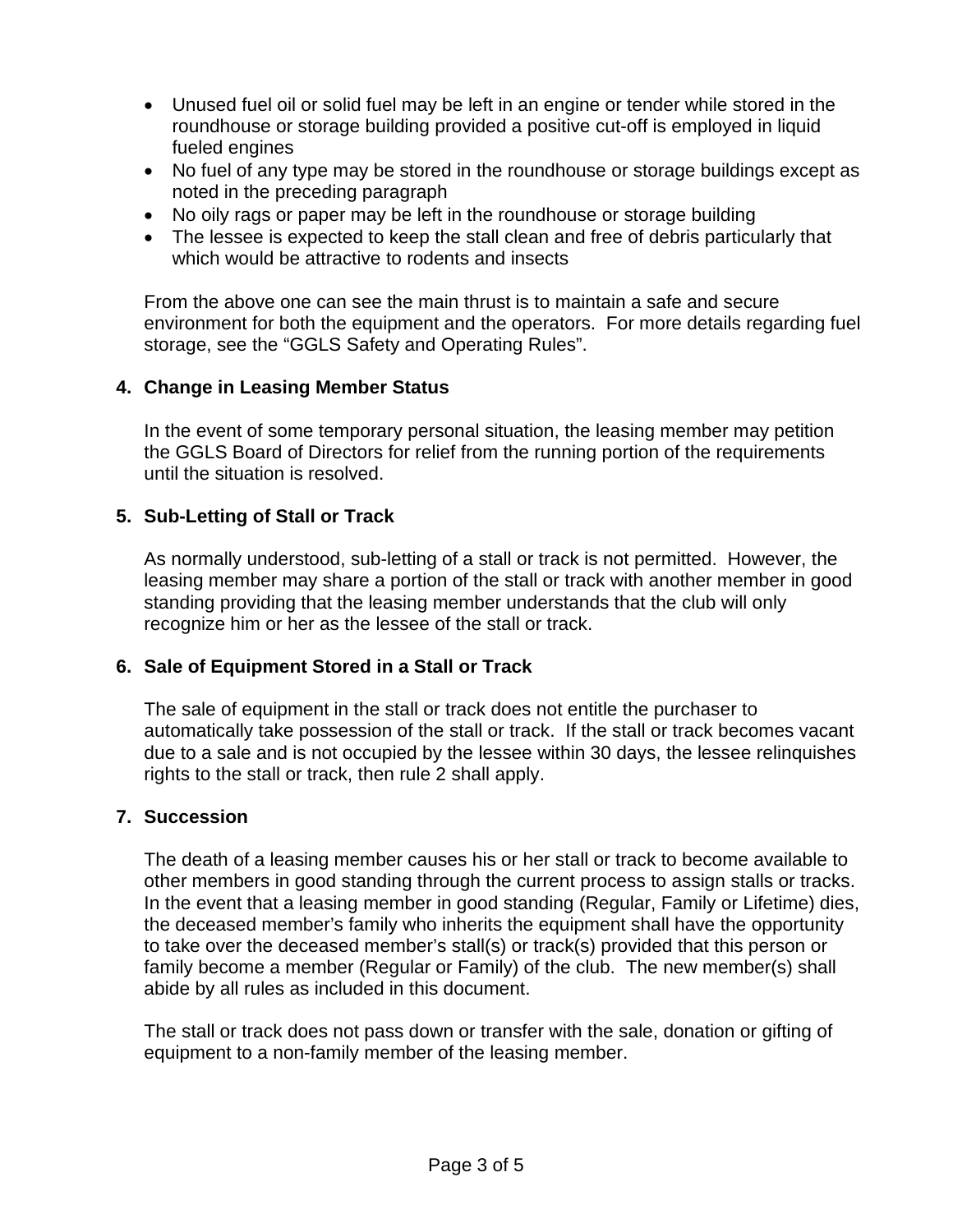# **8. Availability of Stalls**

Two waiting lists shall be maintained for Roundhouse Stalls and Storage Building Tracks.

Members without current stalls or tracks:

- A waiting list of members in good standing shall be maintained by the GGLS
- Roundhouse Chairman. The current waiting list shall be published in the Call Boy newsletter every other month starting with the January edition, and subsequently posted on the clubhouse bulletin board every other month on or before the monthly member meeting starting with January's meeting. A member in good standing who wishes to be placed on the next issue of the Waiting List shall contact the GGLS Roundhouse Chairman by either USPS or email. The member shall indicate their preferred choice or choices of either a roundhouse stall and/or storage building. The Chairman shall send an acknowledgement to the member that his or her name will be added to the next bimonthly updated Waiting List. Each member or family (membership) in good standing shall only place their name a maximum of once for one or both of the waiting list categories-Members Without Current Stalls and/or Members Currently Occupying a Stall(s).
- As stalls and tracks become available, the member who is at the top of the list shall be notified and have the opportunity to occupy the stall or track. Should that member decline or not have equipment to move into the stall within 30 days of notification, that member forfeits their place on the waiting list and the next member is notified. "The forfeiting member shall be placed next on the waiting list. The reassignment can be continuous until the member has an operating locomotive or rolling stock to be stored at the club facilities.

## Members currently occupying a stall(s) or track(s):

• If there are no new takers for an available stall or track, then the members already leasing a stall or track shall have the same opportunity as above per the Members currently occupying Stall(s) or Track(s) list

# **9. Keys and Locks**

All roundhouse stalls and storage buildings shall be secured with a club issued combination lock that has a distinct lock number corresponding to a particular location and combination unless otherwise approved by the GGLS Roundhouse Chairman. In the event a different lock is approved for use by a member, the leasing member shall provide the combination and/or two (2) copies of the key, to the Roundhouse Chairman in order for the club to access the stall/track for official business.

The list of combinations shall be kept and maintained by the GGLS Roundhouse Chairman, Security Committee Chairman, and the club President.

Leasing members be responsible for resetting the lock combination to "0000" immediately after removing the combination lock from the door latch.